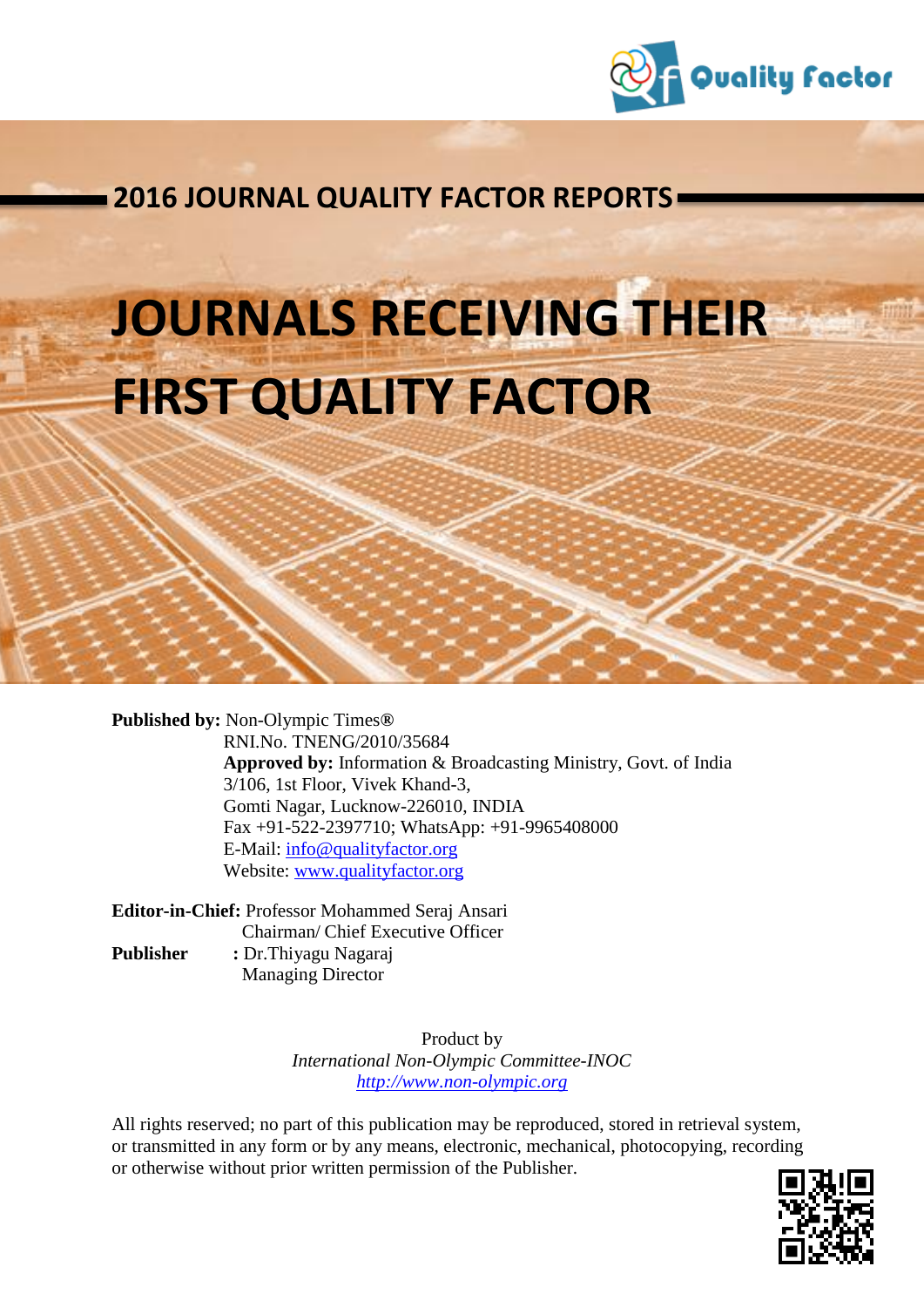

journal. It is commonly used as a representation for the significance of a journal within its field, with journals with higher Quality Factors considered to be more important than those with lower for those journals that are indexed in the *Journal Quality Factor Reports*. **About Quality factor:** The **Quality Factor** (**QF**) of an academic journal is to measure quality in that ones. The Quality Factor was planned by Professor Dr.Mohemmed Seraj Ansari (President of International Non-Olympic Committee) & Concept was taken from Q Factor originated with K.S. Johnson of Western Electric Company's Engineering Department. Quality Factor calculated yearly

**Quality factor Policy:** Quality Factor dedicated to Journals, by providing high performance quality **2006, including the Country Factor dedicated to sournals, by providing ingit performance quanty** factor results and continuously educating our system and practices.

- We provide superior quality services to clients with the following method.
- Provide free services and high quality results.
- Do it right every time.
- PDCA (Plan-Do-Check-Act) method will follow in our Quality Factor.
- Leverage collective knowledge and drive good collaboration among publication.

**Journal Selection Criteria:** Academic journal necessity to have ISSN number is the eligible criteria to get Quality Factor Measurement. Quality Factor is calculated using the below formula.

Quality Factor = Q1+Q2+Q3…….Q

| <b>Audit Parameter</b>                                             | Grid |
|--------------------------------------------------------------------|------|
| <b>ISSN or eISSN</b>                                               | 0.10 |
| <b>Journal URL</b>                                                 | 0.10 |
| <b>Full Paper in Online</b>                                        | 0.20 |
| Foreign members in Editorial Board                                 | 0.10 |
| Scopus                                                             | 0.50 |
| Other Indexing                                                     | 0.10 |
| DOAJ (Directory of Open Access Journals)                           | 0.20 |
| ISI Web of Science (Thomson Reuters)                               | 1.00 |
| Science Citation Index (SCI)/Science Citation Index Expanded(SCIE) | 3.00 |
| <b>Special Issue</b>                                               | 0.10 |
| <b>Publication charges (PCs)</b>                                   | 0.10 |
| Review process                                                     | 0.20 |
| <b>ISO</b> standards                                               | 0.10 |
| Licensed with a CC-BY, CC-BY-NC, or CC-BY-ND                       | 0.10 |
| <b>DOIs</b>                                                        | 0.10 |
| <b>Total Quality factor</b>                                        | 6.00 |

Based on the above criteria all journals will be measured yearly and share the Quality Factor ranking to improve the journal standards. The *Journal Quality factor Reports* **(JQR)** will be published and also includes a previous year quality factor. The JQR also shows rankings of journals by Quality Factor

All rights reserved for Non-Olympic Times [http://www.nonolympictimes.org](http://www.nonolympictimes.org/)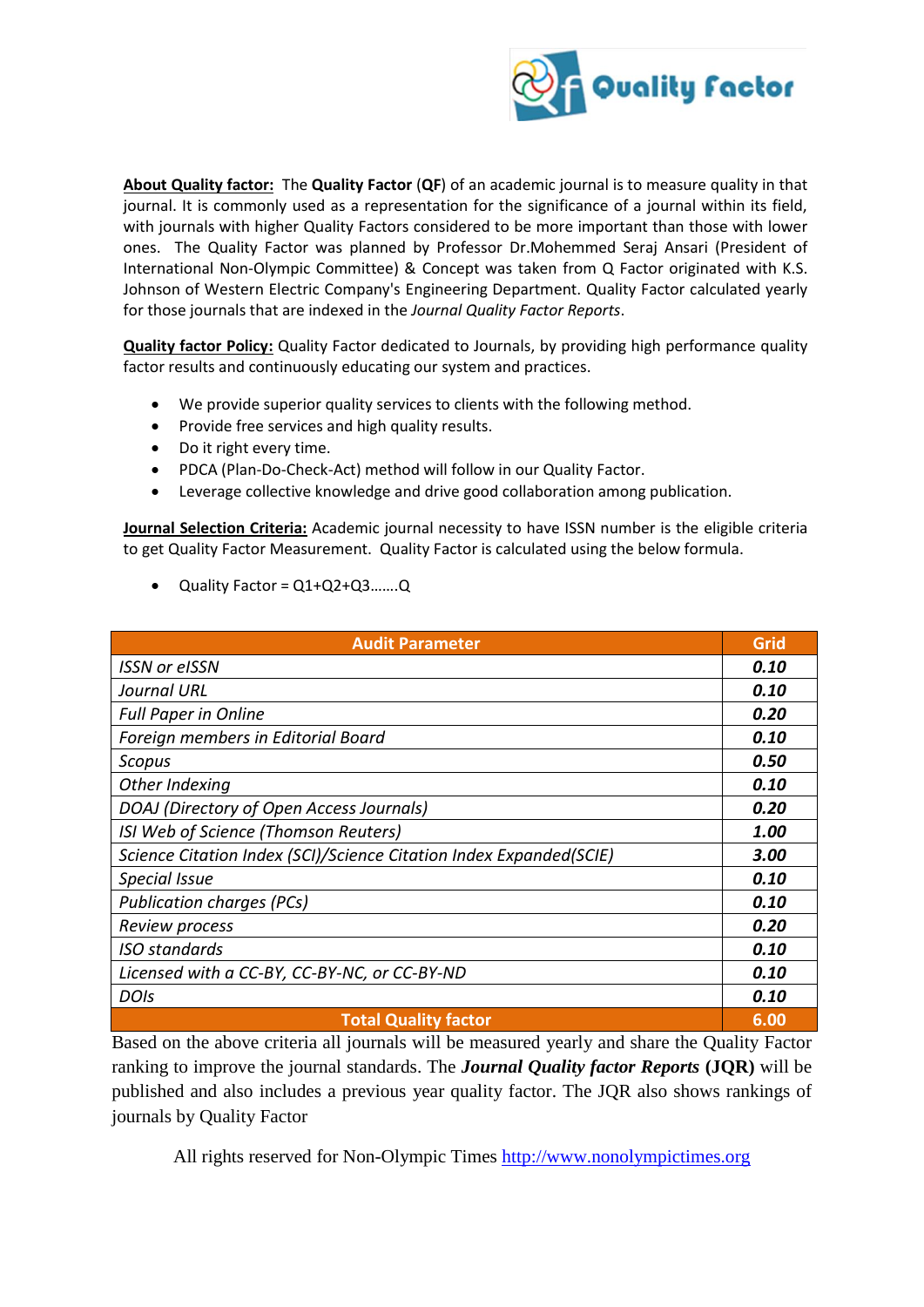

#### **Note by the Quality Factor Review Committee**

The National/International Journals that are in quality factor review status as of March 2016, including those added as a result of action taken by the Non-Olympic Times at its structural session for 2016, are listed below.

| <b>QF Code</b> | <b>Journal Name</b>                                                  | <b>Country</b> | <b>Quality factor</b> | <b>Category of Quality factor</b> |
|----------------|----------------------------------------------------------------------|----------------|-----------------------|-----------------------------------|
| QF-2016-1      | Global Journal of Environmental Science and Management               | <b>Iran</b>    | 2.40                  | Roster Status Journal             |
| QF-2016-2      | Iranian journal of management studies                                | <b>Iran</b>    | 2.10                  | Roster Status Journal             |
| QF-2016-3      | Revista Metropolitana de Sustentabilidade                            | Brazil         | 2.00                  | Roster Status Journal             |
| QF-2016-4      | International Journal of Advanced Information Science and Technology | India          | 1.80                  | Roster Status Journal             |
| QF-2016-5      | International Journal for Quality Research                           | Serbia         | 1.80                  | Roster Status Journal             |
| QF-2016-6      | Nanomedicine Journal                                                 | Iran           | 1.50                  | Roster Status Journal             |
| QF-2016-7      | Journal of microbiology, biotechnology and food sciences             | Slovakia       | 1.40                  | Roster Status Journal             |
| QF-2016-8      | Revista humanidades                                                  | Costa Rica     | 1.40                  | Roster Status Journal             |
| QF-2016-9      | Dilemas contemporÂjneos: EducaciÃ <sup>3</sup> n, PolÂtica y Valores | México         | 1.40                  | Roster Status Journal             |
| QF-2016-10     | Journal of Management of Roraima                                     | <b>Brazil</b>  | 1.40                  | Roster Status Journal             |
| QF-2016-11     | <b>Brazilian Business Review</b>                                     | <b>Brazil</b>  | 1.40                  | Roster Status Journal             |
| QF-2016-12     | International Journal of Medical Science and Public Health           | India          | 1.30                  | Roster Status Journal             |
| QF-2016-13     | Journal of Nano-Structures                                           | Iran           | 1.30                  | Roster Status Journal             |
| QF-2016-14     | Journal of Financial Innovation                                      | <b>Brazil</b>  | 1.30                  | Roster Status Journal             |
| QF-2016-15     | <b>Revista CUIDARTE</b>                                              | Colombia       | 1.30                  | Roster Status Journal             |
| QF-2016-16     | Al Ihkam: Jurnal Hukum & Pranata Sosial                              | Indonesia      | 1.30                  | Roster Status Journal             |
| QF-2016-17     | Science, Technology and Arts Research Journal                        | Ethiopia       | 1.30                  | Roster Status Journal             |
| QF-2016-18     | International Review of Management and Business Research             | Pakistan       | 1.30                  | Roster Status Journal             |
| QF-2016-19     | El-Bahith Review                                                     | Algeria        | 1.30                  | Roster Status Journal             |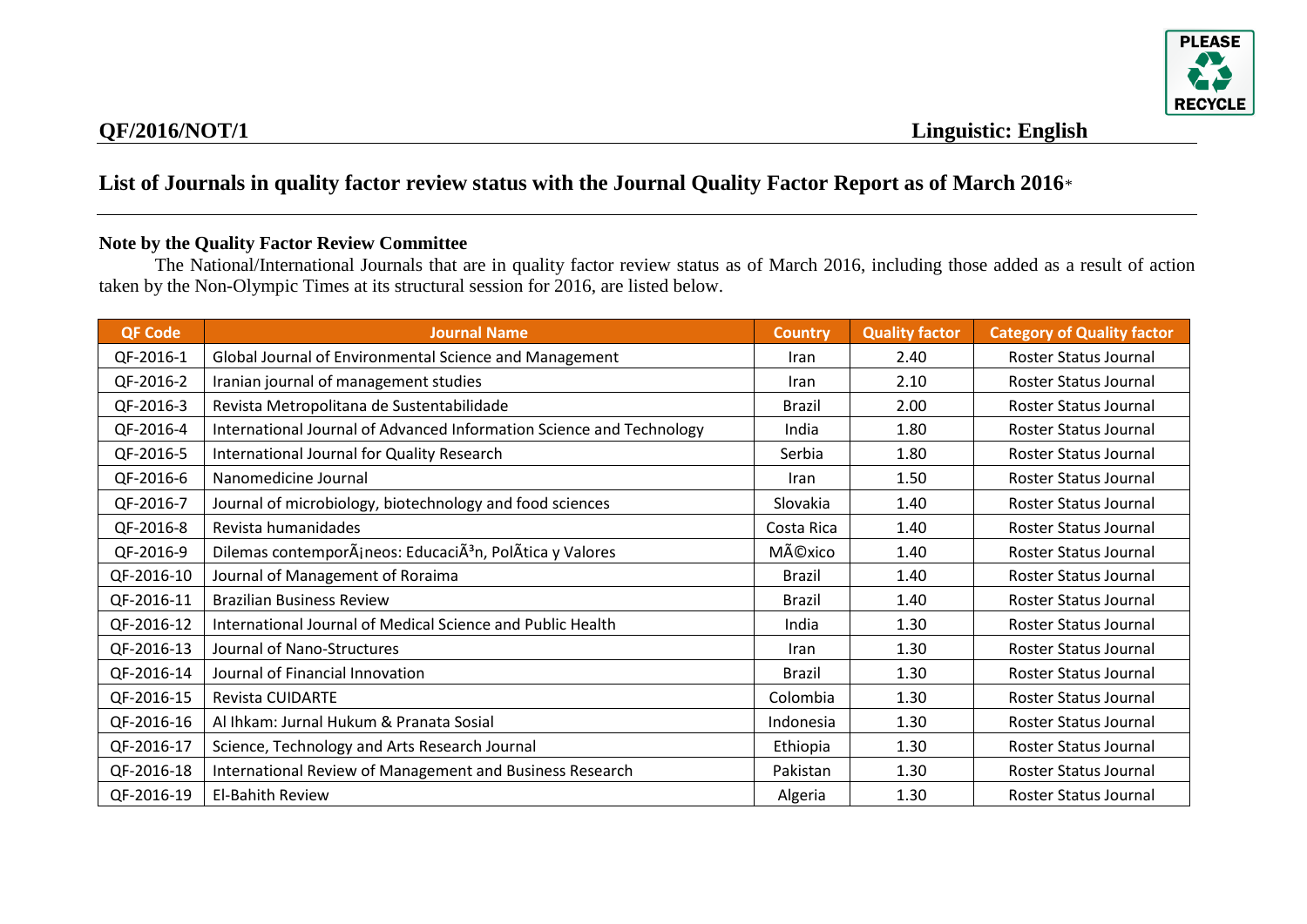

| <b>QF Code</b> | <b>Journal Name</b>                                                         | <b>Country</b> | <b>Quality factor</b> | <b>Category of Quality factor</b> |
|----------------|-----------------------------------------------------------------------------|----------------|-----------------------|-----------------------------------|
| QF-2016-20     | Medical Journal of Mustafa Kemal University                                 | Turkey         | 1.30                  | Roster Status Journal             |
| QF-2016-21     | Journal of Management and Science                                           | India          | 1.30                  | Roster Status Journal             |
| QF-2016-22     | International Journal of Multicultural and Multireligious Understanding     | Germany        | 1.30                  | Roster Status Journal             |
| QF-2016-23     | Revista Observatorio                                                        | <b>Brasil</b>  | 1.30                  | Roster Status Journal             |
| QF-2016-24     | Jurnal Pengolahan Hasil Perikanan Indonesia                                 | Indonesia      | 1.20                  | Roster Status Journal             |
| QF-2016-25     | Materials in Archaeology and History of Ancient and Medieval Crimea         | Russia         | 1.20                  | Roster Status Journal             |
| QF-2016-26     | International Journal of Medical Research & Health Sceinces                 | India          | 1.20                  | Roster Status Journal             |
| QF-2016-27     | Chemistry Journal of Moldova. General, Industrial and Ecological Chemistry. | Moldova        | 1.20                  | Roster Status Journal             |
| QF-2016-28     | Journal of Management, Finance and Accounting                               | <b>Brazil</b>  | 1.20                  | Roster Status Journal             |
| QF-2016-29     | Journal of Life Economics                                                   | Turkey         | 1.20                  | Roster Status Journal             |
| QF-2016-30     | Perspectives In Medical Research                                            | India          | 1.20                  | Roster Status Journal             |
| QF-2016-31     | Transport Phenomena in Nano and Micro Scales                                | Iran           | 1.20                  | Roster Status Journal             |
| QF-2016-32     | Griot : Revista de Filosofia                                                | <b>Brazil</b>  | 1.20                  | Roster Status Journal             |
| QF-2016-33     | <b>Research and Science Today</b>                                           | Romania        | 1.20                  | Roster Status Journal             |
| QF-2016-34     | Turkish Journal of Clinics and Laboratory                                   | Turkey         | 1.20                  | Roster Status Journal             |
| QF-2016-35     | International Journal of Informative & Futuristic Research                  | India          | 1.10                  | Roster Status Journal             |
| QF-2016-36     | International Journal of Physical Education, Fitness and Sports             | India          | 1.10                  | Roster Status Journal             |
| QF-2016-37     | Journal of Research in Social Sciences                                      | Pakistan       | 1.10                  | Roster Status Journal             |
| QF-2016-38     | Journal of Medical and Allied Sciences                                      | India          | 1.10                  | Roster Status Journal             |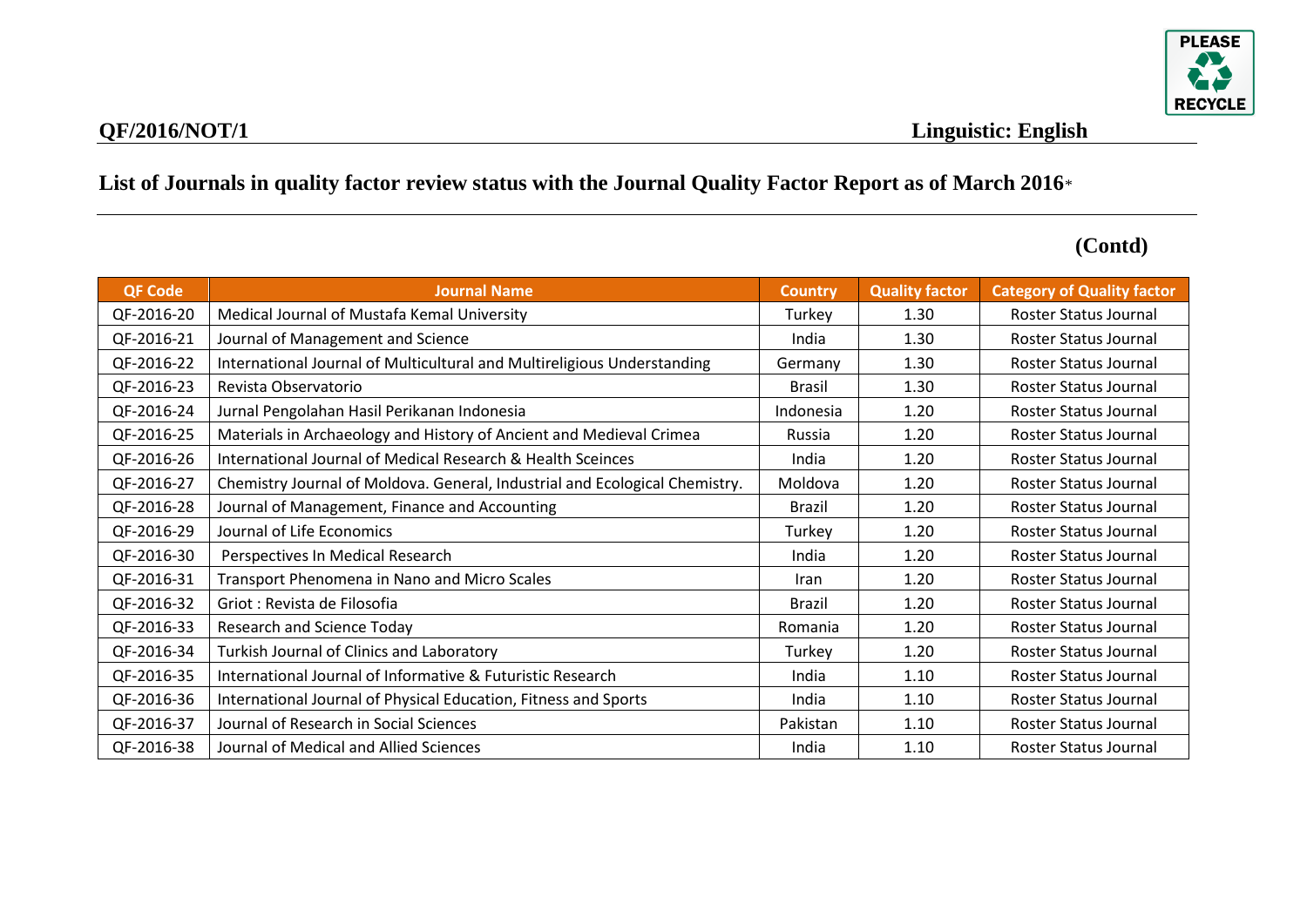

| <b>QF Code</b> | <b>Journal Name</b>                                                          | <b>Country</b> | <b>Quality factor</b> | <b>Category of Quality factor</b> |
|----------------|------------------------------------------------------------------------------|----------------|-----------------------|-----------------------------------|
| QF-2016-39     | <b>DINAMIKA ILMU</b>                                                         | Indonesia      | 1.10                  | Roster Status Journal             |
| QF-2016-40     | International Journal of Advanced Biological and Biomedical Research         | Iran           | 1.10                  | Roster Status Journal             |
| QF-2016-41     | Journal of Drug Delivery and Therapeutics                                    | India          | 1.10                  | Roster Status Journal             |
| QF-2016-42     | International Journal of Sport Sciences                                      | Malaysia       | 1.10                  | Roster Status Journal             |
| QF-2016-43     | Journal of Industrial Engineering Research                                   | Malaysia       | 1.10                  | Roster Status Journal             |
| QF-2016-44     | International Journal of Administration and Governance                       | Malaysia       | 1.10                  | Roster Status Journal             |
| QF-2016-45     | <b>Mathematics and Statistics Journal</b>                                    | Malaysia       | 1.10                  | Roster Status Journal             |
| QF-2016-46     | International Journal of Advanced Information in Engineering and Technology  | India          | 1.10                  | Roster Status Journal             |
| QF-2016-47     | International Journal of Advanced Information in Arts Science and Management | India          | 1.10                  | Roster Status Journal             |
| QF-2016-48     | Open Journal of Psychiatry & Allied Sciences                                 | India          | 1.10                  | Roster Status Journal             |
| QF-2016-49     | Paripex-Indian Journal Of Research                                           | India          | 1.10                  | Roster Status Journal             |
| QF-2016-50     | <b>Global Journal For Research Analysis</b>                                  | India          | 1.10                  | Roster Status Journal             |
| QF-2016-51     | Indian Journal Of Applied Research                                           | India          | 1.10                  | Roster Status Journal             |
| QF-2016-52     | International Journal Of Scientific Research                                 | India          | 1.10                  | Roster Status Journal             |
| QF-2016-53     | Journal of Physical Education Research                                       | India          | 1.00                  | Roster Status Journal             |
| QF-2016-54     | Pedagogy of Learning                                                         | India          | 1.00                  | Roster Status Journal             |
| QF-2016-55     | Engineering, Technology & Applied Science Research                           | Greece         | 1.00                  | Roster Status Journal             |
| QF-2016-56     | Journal of Social Media Studies                                              | Turkey         | 1.00                  | Roster Status Journal             |
| QF-2016-57     | Journal of Exercise Science & Physiotherapy                                  | India          | 1.00                  | Roster Status Journal             |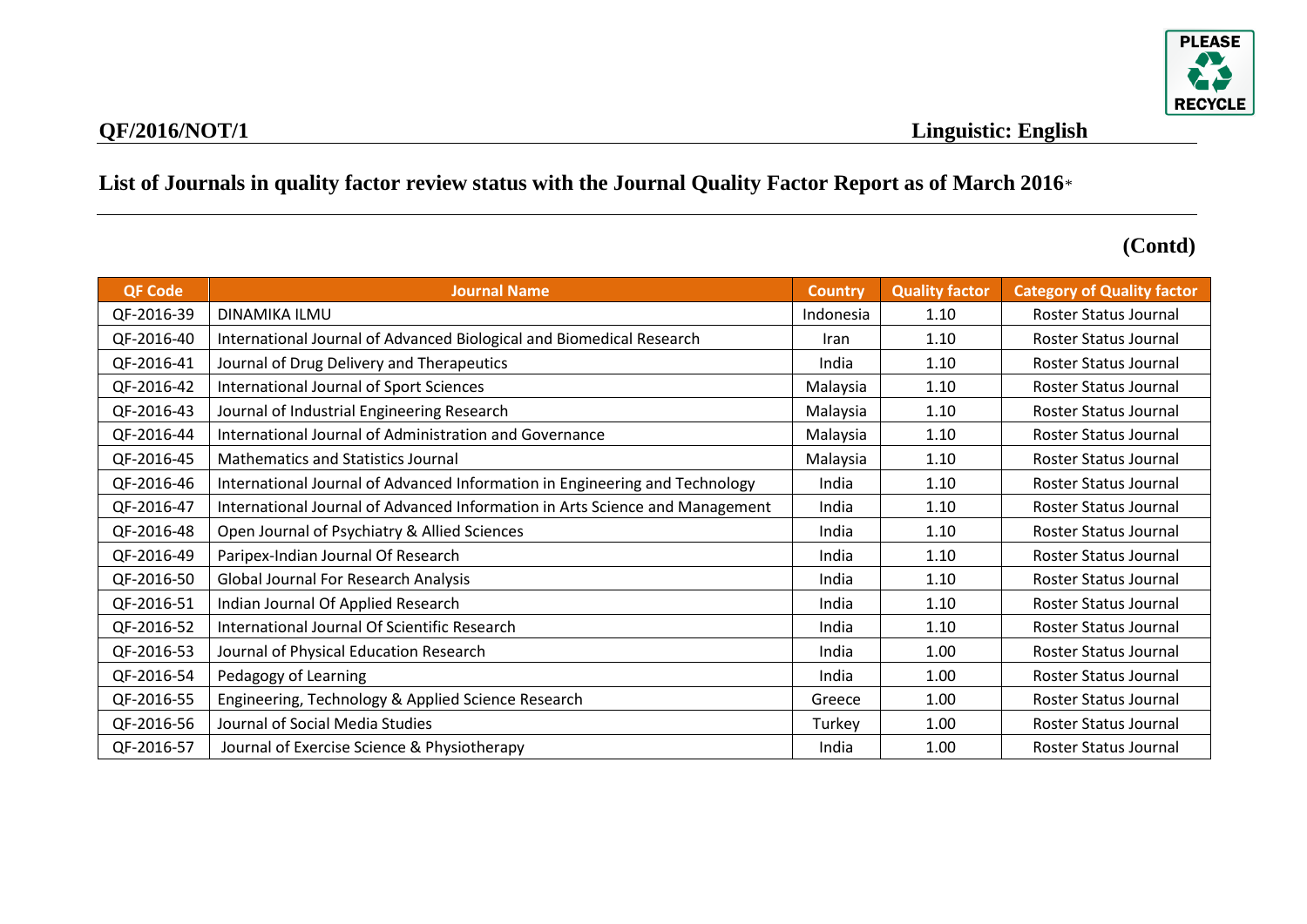

| <b>QF Code</b> | <b>Journal Name</b>                                                          | <b>Country</b> | <b>Quality factor</b> | <b>Category of Quality factor</b> |
|----------------|------------------------------------------------------------------------------|----------------|-----------------------|-----------------------------------|
| QF-2016-58     | International Journal of Medical Research Professionals                      | <b>INDIA</b>   | 1.00                  | Roster Status Journal             |
| QF-2016-59     | <b>BVIMSR's Journal of Management Research</b>                               | India          | 1.00                  | Roster Status Journal             |
| QF-2016-60     | <b>TECHNOLOGICA ACTA</b>                                                     | <b>Bosnia</b>  | 1.00                  | Roster Status Journal             |
| QF-2016-61     | The International Journal of Indian Psychology                               | India          | 1.00                  | Roster Status Journal             |
| QF-2016-62     | Journal of Environmental Nanotechnology                                      | India          | 1.00                  | Roster Status Journal             |
| QF-2016-63     | International Journal of Geography                                           | Malaysia       | 1.00                  | Roster Status Journal             |
| QF-2016-64     | International Research Journal of Agriculture and Rural Development          | India          | 1.00                  | Roster Status Journal             |
| QF-2016-65     | <b>Biotechnological Research</b>                                             | India          | 1.00                  | Roster Status Journal             |
| QF-2016-66     | International Journal of Management, Accounting and Economics                | Iran           | 1.00                  | Roster Status Journal             |
| QF-2016-67     | International Journal Of Innovation In Engineering, Research And Technology  | India          | 1.00                  | Roster Status Journal             |
| QF-2016-68     | International Journal of Research Publications in Engineering and Technology | India          | 1.00                  | Roster Status Journal             |
| QF-2016-69     | International Journal of Human Capital in Urban Management                   | Iran           | 1.00                  | Roster Status Journal             |
| QF-2016-70     | JOURNAL OF INNOVATIVE BIOLOGY                                                | India          | 1.00                  | Roster Status Journal             |
| QF-2016-71     | International Journal of Economics and Innovation                            | Turkey         | 1.00                  | Roster Status Journal             |
| QF-2016-72     | Advanced Journal of Technical and Vocational Education                       | Jordan         | 1.00                  | Roster Status Journal             |
| QF-2016-73     | Roa Iktissadia REVIEW                                                        | Algeria        | 1.00                  | Roster Status Journal             |
| QF-2016-74     | Asian Pacific Journal of Social Studies                                      | India          | 1.00                  | Roster Status Journal             |
| QF-2016-75     | International Journal of Engineering Works                                   | Pakistan       | 1.00                  | Roster Status Journal             |
| QF-2016-76     | Advances in Architecture, City and Environment                               | Malaysia       | 1.00                  | Roster Status Journal             |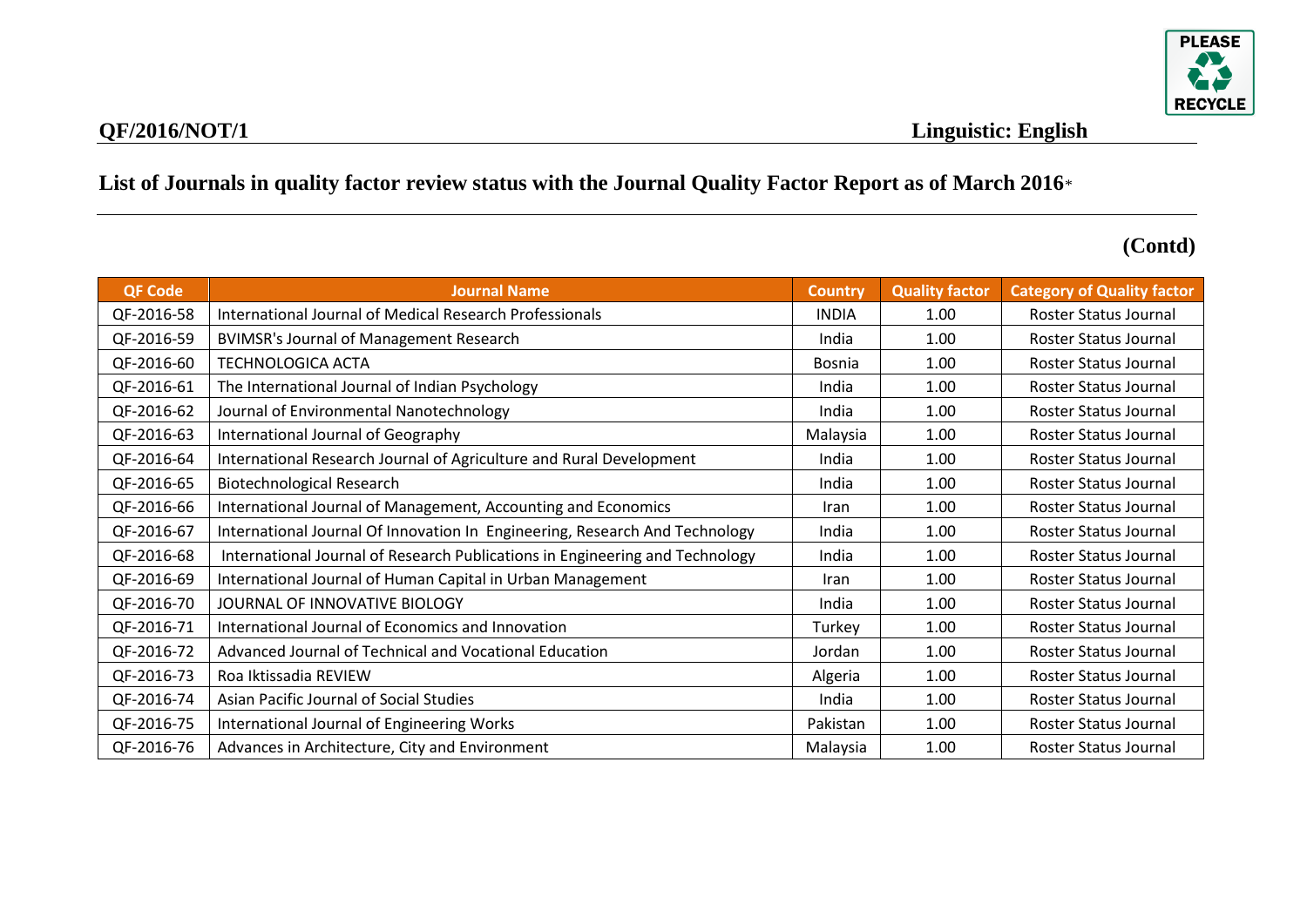

| <b>QF Code</b> | <b>Journal Name</b>                                                                           | <b>Country</b> | <b>Quality factor</b> | <b>Category of Quality factor</b> |
|----------------|-----------------------------------------------------------------------------------------------|----------------|-----------------------|-----------------------------------|
| QF-2016-77     | Scholars Impact                                                                               | India          | 0.90                  | <b>Roster Status Journal</b>      |
| QF-2016-78     | Journal of Applied Dental and Medical Sciences                                                | India          | 0.90                  | Roster Status Journal             |
| QF-2016-79     | International Journal of Dental and Health Sciences                                           | India          | 0.90                  | Roster Status Journal             |
| QF-2016-80     | International Journal of Multidisciplinary Research and Modern Education                      | India          | 0.90                  | Roster Status Journal             |
| QF-2016-81     | International Journal of Research and Analytical Reviews                                      | <b>INDIA</b>   | 0.90                  | Roster Status Journal             |
| QF-2016-82     | International Journal of Research & Business Innovation                                       | India          | 0.90                  | Roster Status Journal             |
| QF-2016-83     | International Journal of Basic & Applied Physiology                                           | India          | 0.90                  | Roster Status Journal             |
| QF-2016-84     | International Journal of Engineering Research and Modern Education                            | India          | 0.90                  | Roster Status Journal             |
| QF-2016-85     | INTERNATIONAL JOURNAL OF ADVANCED MULTIDISCIPLINARY RESEARCH                                  | India          | 0.90                  | Roster Status Journal             |
| QF-2016-86     | International Journal of Current Research in Medical Sciences                                 | India          | 0.90                  | Roster Status Journal             |
| QF-2016-87     | Annals of International medical and Dental Research                                           | India          | 0.90                  | Roster Status Journal             |
| QF-2016-88     | AMERICAN JOURNAL OF PHARMACY AND HEALTH RESEARCH                                              | india          | 0.90                  | Roster Status Journal             |
| QF-2016-89     | Topical Issues of Pedagogy, Psychology and Professional Education                             | Ukraine        | 0.90                  | Roster Status Journal             |
| QF-2016-90     | DZD°ÑfDºD¾D <sup>2</sup> D,D <sup>1</sup> D <sup>2</sup> Ñ-Ñ•D½D,Dº DZD£D'Ñ-DŸ D£DºÑ€D°Ñ-D½D, | Ukraine        | 0.90                  | Roster Status Journal             |
| QF-2016-91     | Pakistan Journal of Food Sciences                                                             | Pakistan       | 0.90                  | Roster Status Journal             |
| QF-2016-92     | International Journal of Current Research and Modern Education                                | India          | 0.90                  | Roster Status Journal             |
| QF-2016-93     | International Journal of Scientific Research and Modern Education                             | India          | 0.90                  | Roster Status Journal             |
| QF-2016-94     | The International Asian Research Journal                                                      | Pakistan       | 0.90                  | Roster Status Journal             |
| QF-2016-95     | Civil Engineering Journal                                                                     | Iran           | 0.90                  | Roster Status Journal             |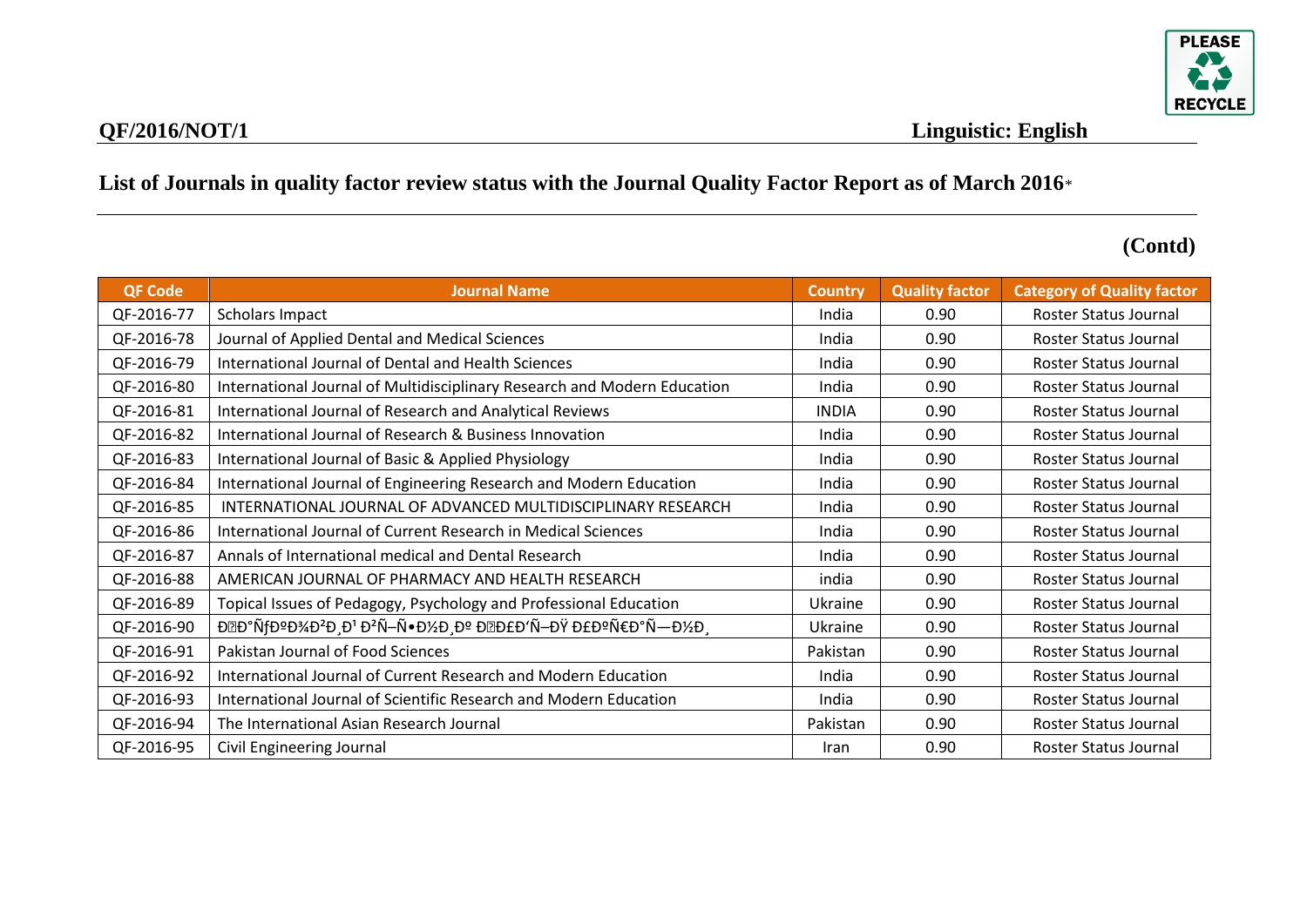

| <b>QF Code</b> | <b>Journal Name</b>                                                                                         | <b>Country</b> | <b>Quality factor</b> | <b>Category of Quality factor</b> |
|----------------|-------------------------------------------------------------------------------------------------------------|----------------|-----------------------|-----------------------------------|
| QF-2016-96     | Visn. NTUU KPI, Ser. Radioteh. radioaparatobuduv.                                                           | Ukraine        | 0.90                  | <b>Roster Status Journal</b>      |
| QF-2016-97     | International Journal of Sciences and Applied Research                                                      | India          | 0.90                  | Roster Status Journal             |
| QF-2016-98     | International Journal of Current Trends in Engineering & Technology                                         | india          | 0.90                  | Roster Status Journal             |
| QF-2016-99     | International Journal of Multidisciplinary Approach & Studies                                               | India          | 0.90                  | Roster Status Journal             |
| QF-2016-100    | International Journal of Engineering Studies and Technical Approach                                         | India          | 0.90                  | Roster Status Journal             |
| QF-2016-101    | International Journal of Arts, Humanities and Management Studies                                            | India          | 0.90                  | Roster Status Journal             |
| QF-2016-102    | The Swedish Journal of Scientific Research                                                                  | Sweden         | 0.90                  | Roster Status Journal             |
| QF-2016-103    | Indo Global Journal of Commerce and Economics                                                               | India          | 0.90                  | Roster Status Journal             |
| QF-2016-104    | TECHSCRIPTS TRANSACTIONS ON ENGINEERING AND SCIENCES                                                        | <b>INDIA</b>   | 0.90                  | Roster Status Journal             |
| QF-2016-105    | Marketing and Branding Research                                                                             | Iran           | 0.90                  | Roster Status Journal             |
| QF-2016-106    | Journal of Scientific Research and Advances                                                                 | India          | 0.90                  | Roster Status Journal             |
| QF-2016-107    | Annals of Phytomedicine: An International Journal                                                           | India          | 0.90                  | Roster Status Journal             |
| QF-2016-108    | Journal of Environmental Research And Development                                                           | India          | 0.90                  | Roster Status Journal             |
| QF-2016-109    | Indian Journal of Pharmacy and Pharmacology                                                                 | India          | 0.90                  | Roster Status Journal             |
| QF-2016-110    | <b>Biomedical Research Journal</b>                                                                          | India          | 0.90                  | Roster Status Journal             |
| QF-2016-111    | Đ•Đ <sup>2</sup> Ñ€Đ°Đ·Đ¸Đ <sup>1</sup> Ñ•ĐºĐ¸Đ <sup>1</sup> ĐịĐ¾ÑŽĐ· Đ£Ñ‡ĐµĐ½Ñ‹Ñ/Eurasian Scientific Union | Russia         | 0.90                  | Roster Status Journal             |
| QF-2016-112    | The Achievers Journal: Journal of English Language, Literature and Culture                                  | India          | 0.90                  | Roster Status Journal             |
| QF-2016-113    | INTERNATIONAL JOURNAL OF SCIENTIFIC FOOTPRINTS                                                              | Pakistan       | 0.90                  | Roster Status Journal             |
| QF-2016-114    | Indo Global Journal of Applied Management Science                                                           | India          | 0.90                  | Roster Status Journal             |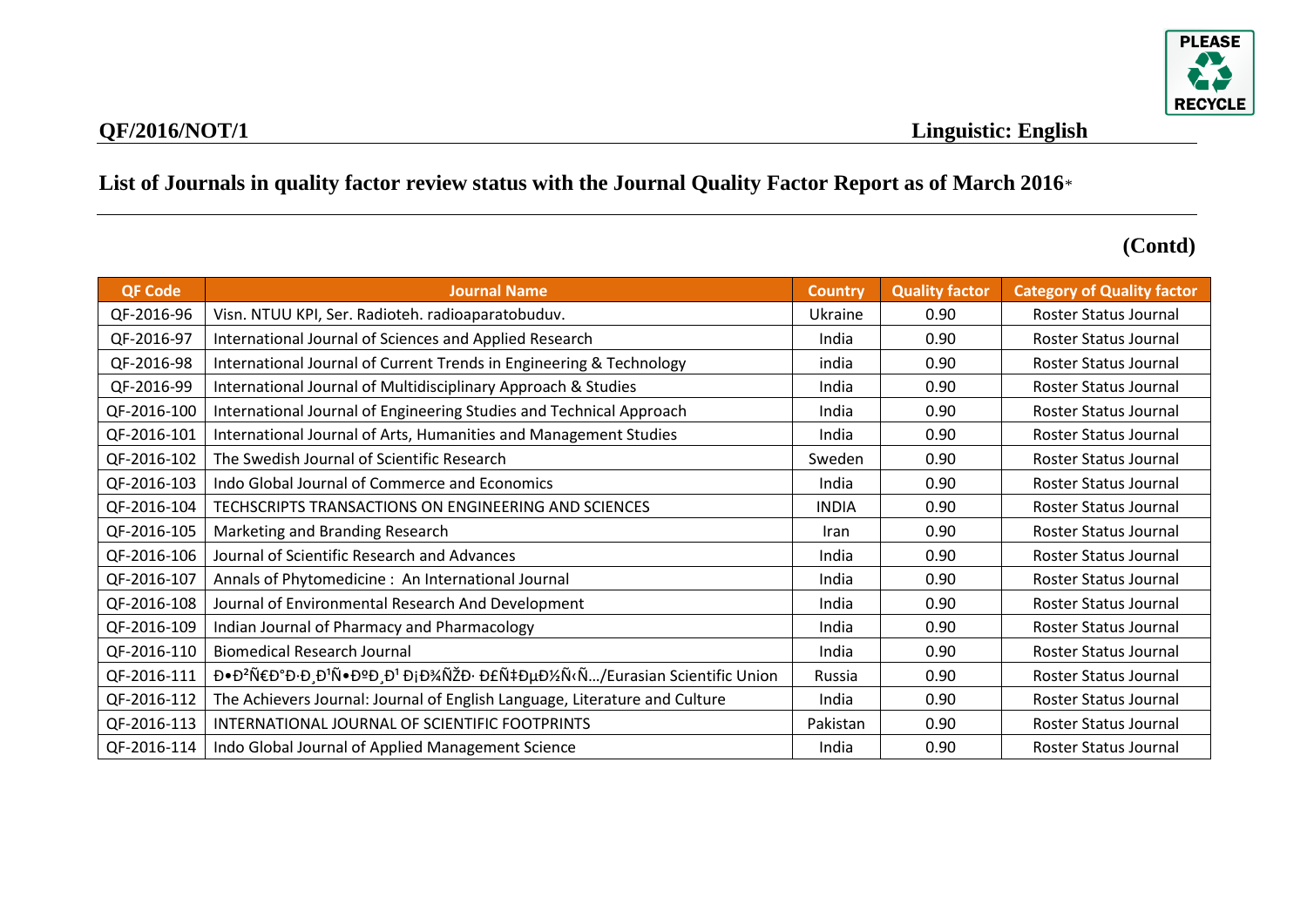

| <b>QF Code</b> | <b>Journal Name</b>                                                                                         | <b>Country</b> | <b>Quality factor</b> | <b>Category of Quality factor</b> |
|----------------|-------------------------------------------------------------------------------------------------------------|----------------|-----------------------|-----------------------------------|
| QF-2016-115    | INTERNATIONAL JOURNAL OF LIFE SCIENCES                                                                      | India          | 0.90                  | Roster Status Journal             |
| QF-2016-116    | Journal of Research in Applied Sciences                                                                     | Turkey         | 0.90                  | Roster Status Journal             |
| QF-2016-117    | International Journal of Recent scientific Research                                                         | India          | 0.90                  | Roster Status Journal             |
| QF-2016-118    | Journal of Advances in Library and Information Science                                                      | India          | 0.90                  | Roster Status Journal             |
| QF-2016-119    | Pravish Rajnam Journal of Studies                                                                           | India          | 0.90                  | Roster Status Journal             |
| QF-2016-120    | <b>Medico Research Chronicles</b>                                                                           | India          | 0.80                  | Roster Status Journal             |
| QF-2016-121    | Alexandria Science Exchange Journal                                                                         | <b>EGYPT</b>   | 0.80                  | Roster Status Journal             |
| QF-2016-122    | International Journal of Ayurveda and Alternative Medicine                                                  | India          | 0.80                  | Roster Status Journal             |
| QF-2016-123    | Journal of Engineering, Scientific Research and Applications                                                | India          | 0.80                  | Roster Status Journal             |
| QF-2016-124    | Indian Journal of Advanced Nursing                                                                          | India          | 0.80                  | Roster Status Journal             |
| QF-2016-125    | International Journal of Digital Communication and Networks                                                 | India          | 0.80                  | Roster Status Journal             |
| QF-2016-126    | DED°ÑfDºD¾D <sup>2</sup> D D <sup>1</sup> D <sup>2</sup> Ñ-Ñ•D½D Dº DED°Ñ+Ñ-D¾D½D°D»ÑŒD½D¾D <sup>3</sup> D¾ | Ukraine        | 0.80                  | Roster Status Journal             |
| QF-2016-127    | RESEARCH REVIEW International Journal of Multidisciplinary                                                  | India          | 0.80                  | <b>Roster Status Journal</b>      |
| QF-2016-128    | Azerbaijanian Journal of Economics and Social Studies                                                       | Azerbaijan     | 0.80                  | Roster Status Journal             |
| QF-2016-129    | Indian Journal of Gerontology                                                                               | India          | 0.80                  | Roster Status Journal             |
| QF-2016-130    | Indian Journal of Scientific Research                                                                       | India          | 0.80                  | Roster Status Journal             |
| QF-2016-131    | International Journal of Current Research in Chemistry and Pharmaceutical Sciences                          | India          | 0.80                  | Roster Status Journal             |
| QF-2016-132    | International Journal of Advanced Research in Biological Sciences                                           | India          | 0.80                  | Roster Status Journal             |
| QF-2016-133    | Jurnal Perspektif Pembiayaan dan Pembangunan Daerah                                                         | Indonesia      | 0.80                  | Roster Status Journal             |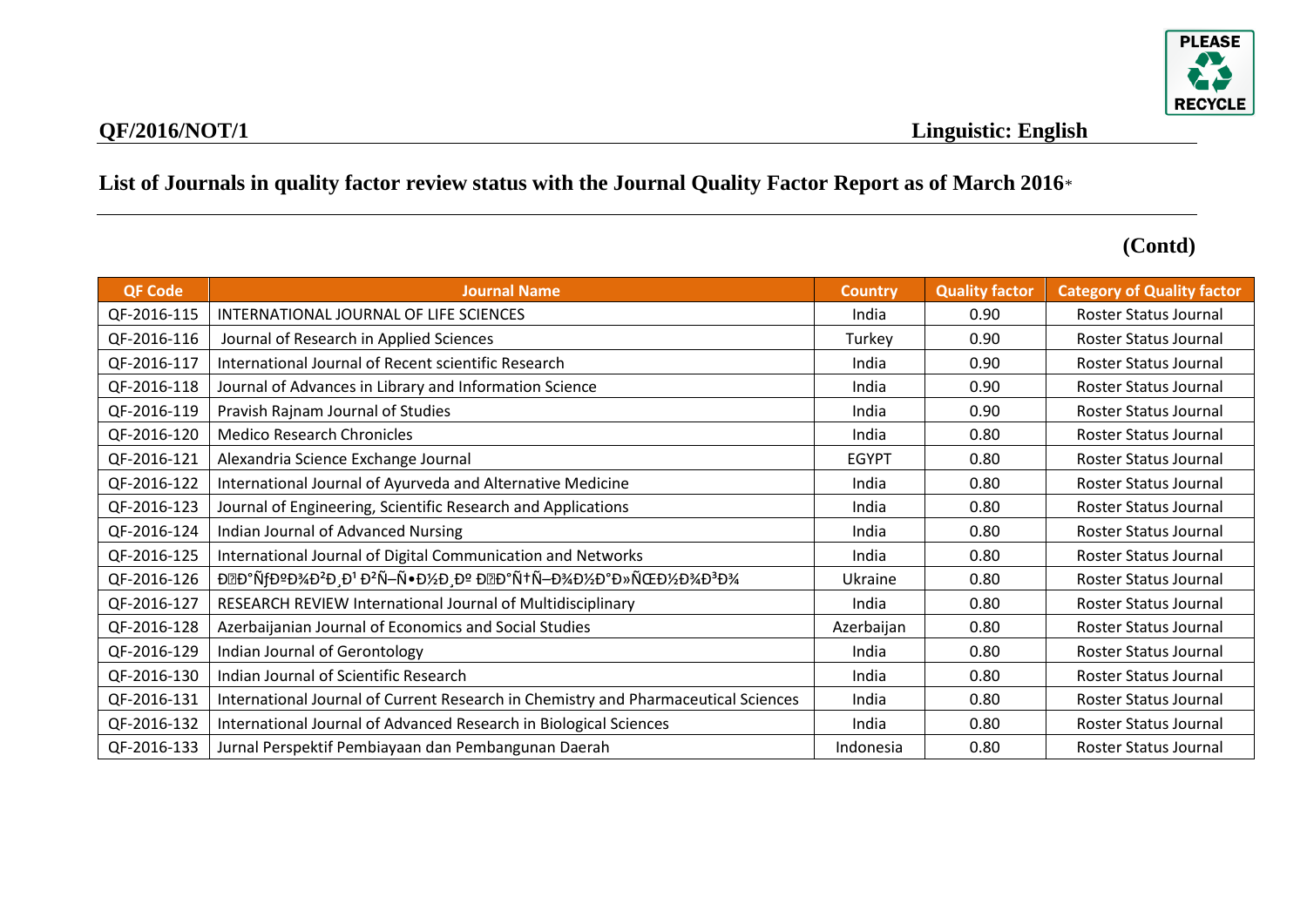

| <b>QF Code</b> | <b>Journal Name</b>                                                       | <b>Country</b> | <b>Quality factor</b> | <b>Category of Quality factor</b> |
|----------------|---------------------------------------------------------------------------|----------------|-----------------------|-----------------------------------|
| QF-2016-134    | <b>Indian Journal of Natural Sciences</b>                                 | India          | 0.80                  | <b>Roster Status Journal</b>      |
| QF-2016-135    | International Educational Scientific Research Journal                     | India          | 0.80                  | Roster Status Journal             |
| QF-2016-136    | Indian Journal of Clinical Anatomy and Physiology                         | India          | 0.80                  | Roster Status Journal             |
| QF-2016-137    | International Journal of Pharmaceutical Chemistry and Analysis            | India          | 0.80                  | Roster Status Journal             |
| QF-2016-138    | Indian Journal of Clinical and Experimental Ophthalmology                 | India          | 0.80                  | Roster Status Journal             |
| QF-2016-139    | Indian Journal of Clinical Anaesthesia                                    | India          | 0.80                  | Roster Status Journal             |
| QF-2016-140    | Indian Journal of Microbiology Research                                   | India          | 0.80                  | Roster Status Journal             |
| QF-2016-141    | Indian Journal of Pathology and Oncology                                  | India          | 0.80                  | Roster Status Journal             |
| QF-2016-142    | International Journal of Clinical and Biomedical Research                 | India          | 0.80                  | Roster Status Journal             |
| QF-2016-143    | Indian Journal of Orthopaedics Surgery                                    | India          | 0.80                  | Roster Status Journal             |
| QF-2016-144    | Journal of Oral Medicine, Oral Surgery, Oral Pathology and Oral Radiology | India          | 0.80                  | Roster Status Journal             |
| QF-2016-145    | Journal of Management Research and Analysis                               | India          | 0.80                  | Roster Status Journal             |
| QF-2016-146    | International Journal of Clinical Biochemistry and Research               | India          | 0.80                  | Roster Status Journal             |
| QF-2016-147    | Indian Journal of Forensic and Community Medicine                         | India          | 0.80                  | Roster Status Journal             |
| QF-2016-148    | The Journal of Community Health Management                                | India          | 0.80                  | Roster Status Journal             |
| QF-2016-149    | Indian Journal of Obstetrics and Gynecology Research                      | India          | 0.80                  | Roster Status Journal             |
| QF-2016-150    | Journal of Preventive Medicine and Holistic Health                        | India          | 0.80                  | <b>Roster Status Journal</b>      |
| QF-2016-151    | International Journal of Oral Health Dentistry                            | India          | 0.80                  | Roster Status Journal             |
| QF-2016-152    | International Dental Journal of Student Research                          | India          | 0.80                  | Roster Status Journal             |
| QF-2016-153    | Annals of Geriatric Education and Medical Sciences                        | India          | 0.80                  | Roster Status Journal             |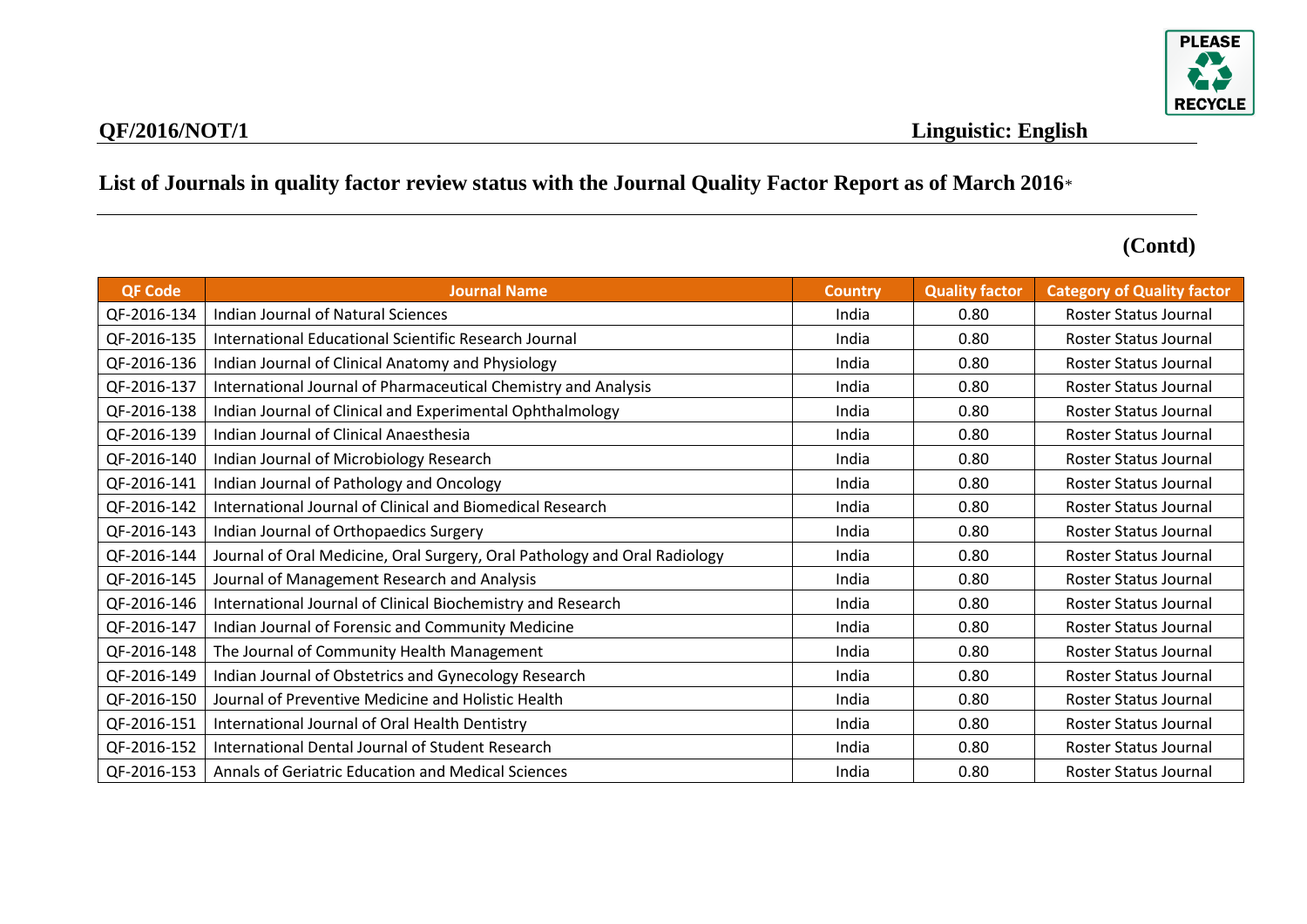

| <b>QF Code</b> | <b>Journal Name</b>                                                             | <b>Country</b> | <b>Quality factor</b> | <b>Category of Quality factor</b> |
|----------------|---------------------------------------------------------------------------------|----------------|-----------------------|-----------------------------------|
| QF-2016-154    | Panacea Journal of Medical Sciences                                             | India          | 0.80                  | Roster Status Journal             |
| QF-2016-155    | Journal of Education Technology in Health Sciences                              | India          | 0.80                  | Roster Status Journal             |
| QF-2016-156    | Journal of Dental Specialities                                                  | India          | 0.80                  | Roster Status Journal             |
| QF-2016-157    | Endodontology                                                                   | India          | 0.80                  | Roster Status Journal             |
| QF-2016-158    | Santosh University Journal of Health Sciences                                   | India          | 0.80                  | Roster Status Journal             |
| QF-2016-159    | International Journal of Engineering Research and General Science               | Nepal          | 0.80                  | <b>Roster Status Journal</b>      |
| QF-2016-160    | INTERNATIONAL RESEARCH JOURNAL OF SCIENCE AND ENGINEERING                       | India          | 0.80                  | Roster Status Journal             |
| QF-2016-161    | INTERNATIONAL JOURNAL OF CLINICAL AND DIAGNOSTIC RESEARCH                       | India          | 0.80                  | Roster Status Journal             |
| QF-2016-162    | International Journal of Core Engineering and Management                        | India          | 0.80                  | Roster Status Journal             |
| QF-2016-163    | International Journal of Business Quantitative Economics and Applied Management | India          | 0.80                  | Roster Status Journal             |
| QF-2016-164    | Indian Journal of Life Sciences                                                 | India          | 0.80                  | Roster Status Journal             |
| QF-2016-165    | Walawalkar International Medical Journal                                        | India          | 0.80                  | Roster Status Journal             |
| QF-2016-166    | Annals of Phytomedicine: An International Journal                               | India          | 0.80                  | Roster Status Journal             |
| QF-2016-167    | International Education and Research Journal                                    | India          | 0.80                  | Roster Status Journal             |
| QF-2016-168    | Smart&Young                                                                     | Ukraine        | 0.80                  | Roster Status Journal             |
| QF-2016-169    | TAMILAIVU SANGAMAM                                                              | <b>INDIA</b>   | 0.80                  | Roster Status Journal             |
| QF-2016-170    | International Journal of Pharma Professional's Research                         | <b>INDIA</b>   | 0.70                  | Roster Status Journal             |
| QF-2016-171    | AMERICAN JOURNAL OF PHARMTECH RESEARCH                                          | India          | 0.70                  | Roster Status Journal             |
| QF-2016-172    | BRITISH JOURNAL OF MEDICAL AND HEALTH RESEARCH                                  | india          | 0.70                  | Roster Status Journal             |